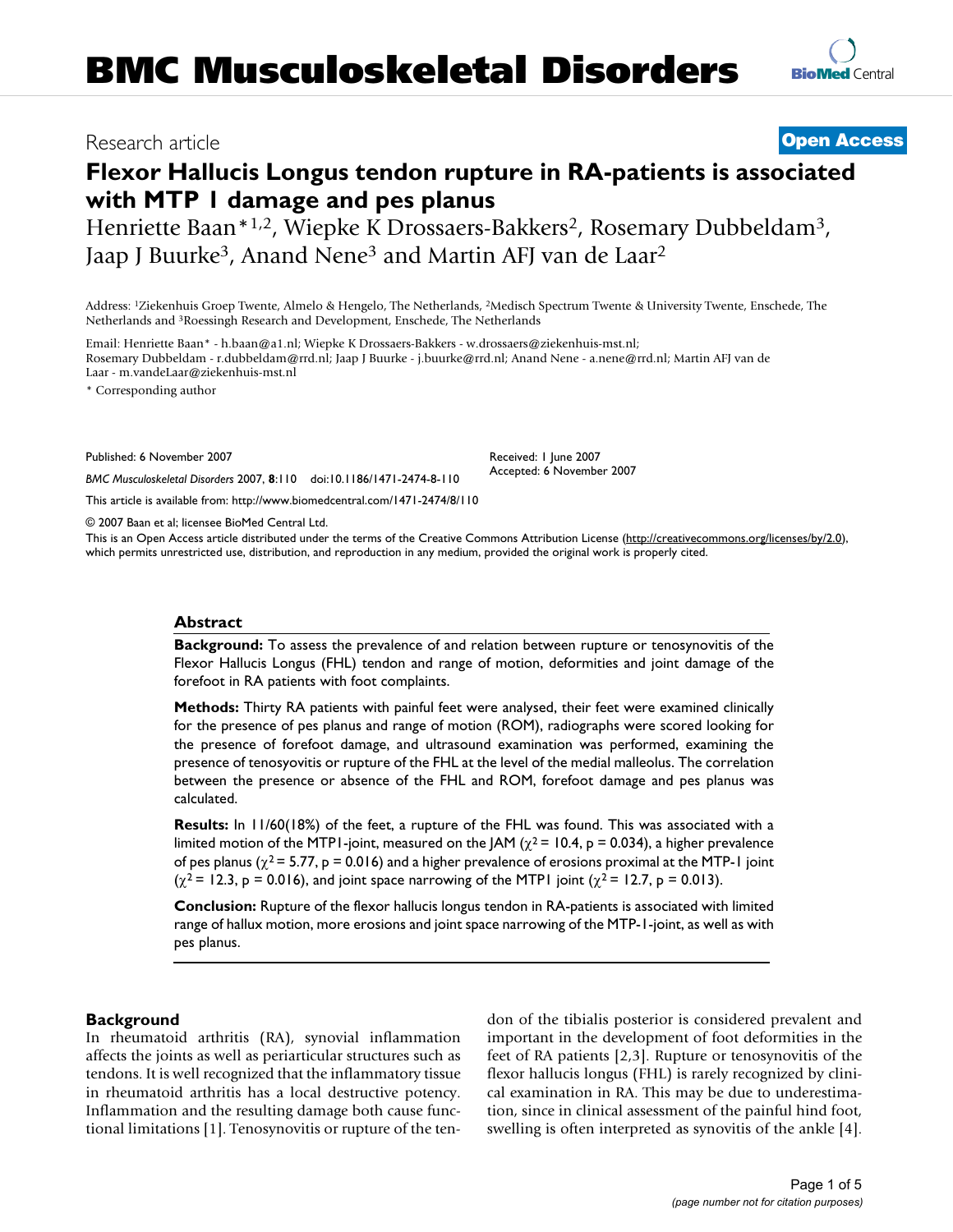Imaging has shown to be more sensitive in detecting tenosynovitis than physical examination [2,4,5]. MRI-studies in RA-patients with hind foot pain showed a FHL-tenosynovitis prevalence of approximately 20% [2,4]. Ultrasound studies (US) in RA patients showed a higher prevalence of FHL tenosynovitis then anticipated clinically [5,6]. To the best of our knowledge, FHL rupture is never reported in RA-patients.

Considering its function, damage of the flexor hallucis longus (FHL) as a possible consequence of tenosynovitis might be relevant. The FHL not only flexes the great toe but it contributes, together with plantar fascia, to the distribution of forces at the plantar side of the forefoot and maintenance of the longitudinal arch of the foot [7]. Loss of the tendon and its loading capability of the longitudinal arch, esp. at the level of the first ray, can lead to a pes planus [8].

Tenosynovitis (or rupture) of this tendon can also result in a (functional) hallux rigidis and tightening of the FHL tendon. The subsequent dorsal compression in the first MTP-joint can in turn lead to the forming of osteophytes, further mechanical impingement, limitation and damage of the MTP1 [9].

The relation between FHL tenosynovitis or rupture and aforementioned abnormalities of the foot in RA patients has to be determined.

In our study we aim to assess the prevalence of FHL tenosynovitis or rupture and the relation between FHL rupture or tenosynovitis and the range of motion, joint damage and pes planus in symptomatic feet of RA-patients.

# **Methods**

We included 30 consecutive RA patients with at least one painful forefoot and or hind foot who visited the outpatient rheumatology clinic of the Medisch Spectrum Enschede in September 2005. In 60 feet we measured the range of motion of the first metatarsophalangeal joint using the joint alignment motion scale (JAM) [10]. A normal range of motion (ROM) of MTP is scored 0. A ROM limitation to 65–70 degrees is scored 1, to 55–65 degrees as 2, to 20– 55 degrees as 3 and a range of motion less then 20 degrees is scored as 4. Spiegel et al described the JAM scale and this shows good inter reader reliability as well as a good relation with disease activity and function [10,11].

The feet were examined clinically for the presence or absence of a pes planus.

Radiographs were made of all feet. The MTP and IP joints were each scored for joint erosions (range 0–10) and joint space narrowing (0–4) per joint according to Sharp/van der Heijde [12].

Erosion score of the proximal surface of MTP1 (0–5) was scored separately, as FHL tendon problems can lead to a hallux rigidis with a higher prevalence of dorsal erosions of the first metatarsal head [9].

One licensed and qualified rheumatologist, using a Logiq 7 General Electrics, 7–13 MHz linear transducer, performed ultrasound investigation. If present, the FHL tendon cross section was measured and the tendon assessed for signs of tenosynovitis (fluid around the tendon or presence of Power Doppler signs). This was performed at the level of the medial malleolus and extended 6 cm proximal to 6 cm distal of this point. Rupture of the FHL tendon was defined as absence of this tendon at the level of the medial malleolus. This tendon is difficult to visualise. If it could not be found at first sight, the great toe was flexed, causing motion of the tendon. If no motion was detected, the FHL tendon was finally judged to be absent.

Ultrasound is regarded as a reliable tool for detecting tendon abnormalities. Naredo et al observed an overall agreement of 88.5% in detecting tenosynovitis and 92% in tendon lesions of the ankle and foot, although these findings were not limited to the tendon of the FHL. Scheel et al observed an excellent κ value of 1 for the detection of tendon tears and a moderate κ value of 0.49 in detecting tenosynovitis, but this was calculated for tendons in general and not specified for the tendons of the ankle or the FHL [13,14].

Differences between groups, regarding the rupture of the FHL, and the correlation with the ROM, Sharp/van der Heijde score and presence of pes planus were tested, using Pearson's chi squared test. Ethical approval was obtained from the ethics committee from The Medical Spectrum Twente; all patients gave their written consent.

# **Results**

Table 1 shows the demographic characteristics of the studied RA patients, showing a wide range of age, disease duration and damage.

The median and the range of the JAM score are provided in Table 1.

Forty-two feet (70%) were scored as a pes planus.

Results of the radiograph scores are presented in Table 1.

Ultrasonography revealed that the tendon of the FHL was ruptured in 11/60(18%) of the feet Figure 2.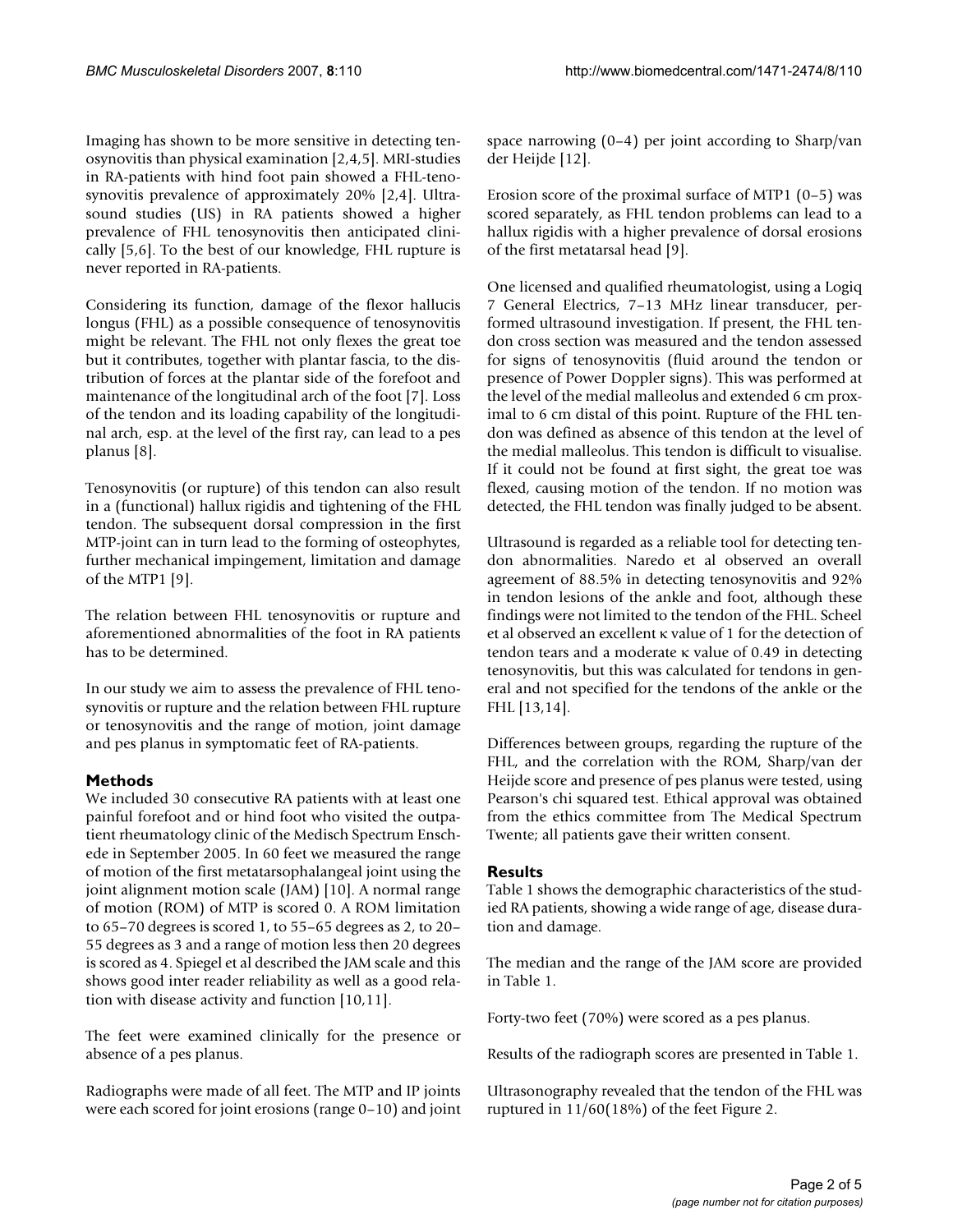|                                  | <b>TOTAL N = <math>60</math></b> | <b>FHL TENDON</b><br>ABSENT $N = 11$ | <b>FHL TENDON</b><br><b>PRESENT N = 49</b> | <b>PEARSON'S</b> $\gamma$<br>(P VALUE) |
|----------------------------------|----------------------------------|--------------------------------------|--------------------------------------------|----------------------------------------|
| Age (years)                      | 54                               | 57.6                                 | 53.I                                       | NS.                                    |
| <b>Disease duration</b> (years)  | 11.6                             | 11.2                                 | 11.7                                       | NS.                                    |
| JAM score MTP-1 motion (0–4)     | 2.1                              | 3.09                                 | 1.84                                       | 10.4(0.034)                            |
| SHS erosion proximal MTP I (0-5) | 1.0                              | 2.18                                 | 0.74                                       | 12.3(0.016)                            |
| SHS narrowing MTP 1 (0-4)        | I.62                             | 2.55                                 | $\mathsf{I}$ .4                            | 12.7(0.013)                            |
| Total SHS feet (0-84)            | 29.7                             | 47.1                                 | 25.6                                       | NS.                                    |
| <b>Pes Planus</b>                | 42                               | 11/11                                | 31/49                                      | 5.77(0.016)                            |

**Table 1: Mean values of the demographic, radiographic and joint mobility characteristics.**

JAM = joint alignment motion scale, SHS = Sharp van der Heijde score, FHL = flexor hallucis longus

FHL tendon rupture was associated with a limited range of motion of MTP1, measured as a significant higher score of the JAM motion MTP1 ( $\chi^2$  = 10.4, p = 0.034.)

In only one foot, a tenosynovitis was diagnosed, based on fluid around the tendon. No tendon tears were found.

A pes planus was found in all of the feet with a ruptured FHL, and only in 31 of the 49 remaining feet ( $\chi^2$  = 5.77, p  $= 0.016.$ 

There was a significant relation between rupture of the FHL and erosions proximal at the MTP-1 joint ( $\chi^2$  = 12.3, p = 0.016.), and joint space narrowing of the MTP1 joint.  $(\chi^2 = 12.7, p = 0.013.)$ 

#### **Discussion**

This study shows that in RA patients, rupture of the flexor hallucis longus tendon is associated with limited range of hallux motion, erosions and joint space narrowing of the MTP-1 joint and pes planus.

The observed prevalence of FHL rupture seems high in this study. We must stress that this is not representative for the RA population since we included only patients with a painful foot. However, the reported prevalence of FHL tenosynovitis in the study of Maillefert et al is also rather high,  $3/17$  feet (18%) [4]. As far as we know, there are no reports on the prevalence of ruptured FHL in RA patients.

FHL rupture (following tenosynovitis) might be provoked by rheumatoid inflammation. As stated earlier, RA can affect tendons as well as joints. This can occur at the level A and C in the Figures 1a and 1b. Early damage of the great toe joint might lead to limited joint motion and subsequent chronic underuse of the FHL, contributing to atrophy of its tendon [15].

Mechanical reasons for inflammation or rupture of the tendon are deformity or anatomical variations of the foot at the level B or C, Figure 1, as can be seen in calcaneus fractures or bony abnormalities like a prominent os trigonum, or overuse of the tendon in runners, dancers and athletes [16].

Although nothing can be concluded regarding causality, we hypothesize that following rheumatoid inflammation, rupture of the FHL tendon takes place. This can occur unnoticed, as the associated pain and swelling of the ankle are often erroneously contributed to synovitis of the ankle [4]. During tenosynovitis, damage of the MTP-1



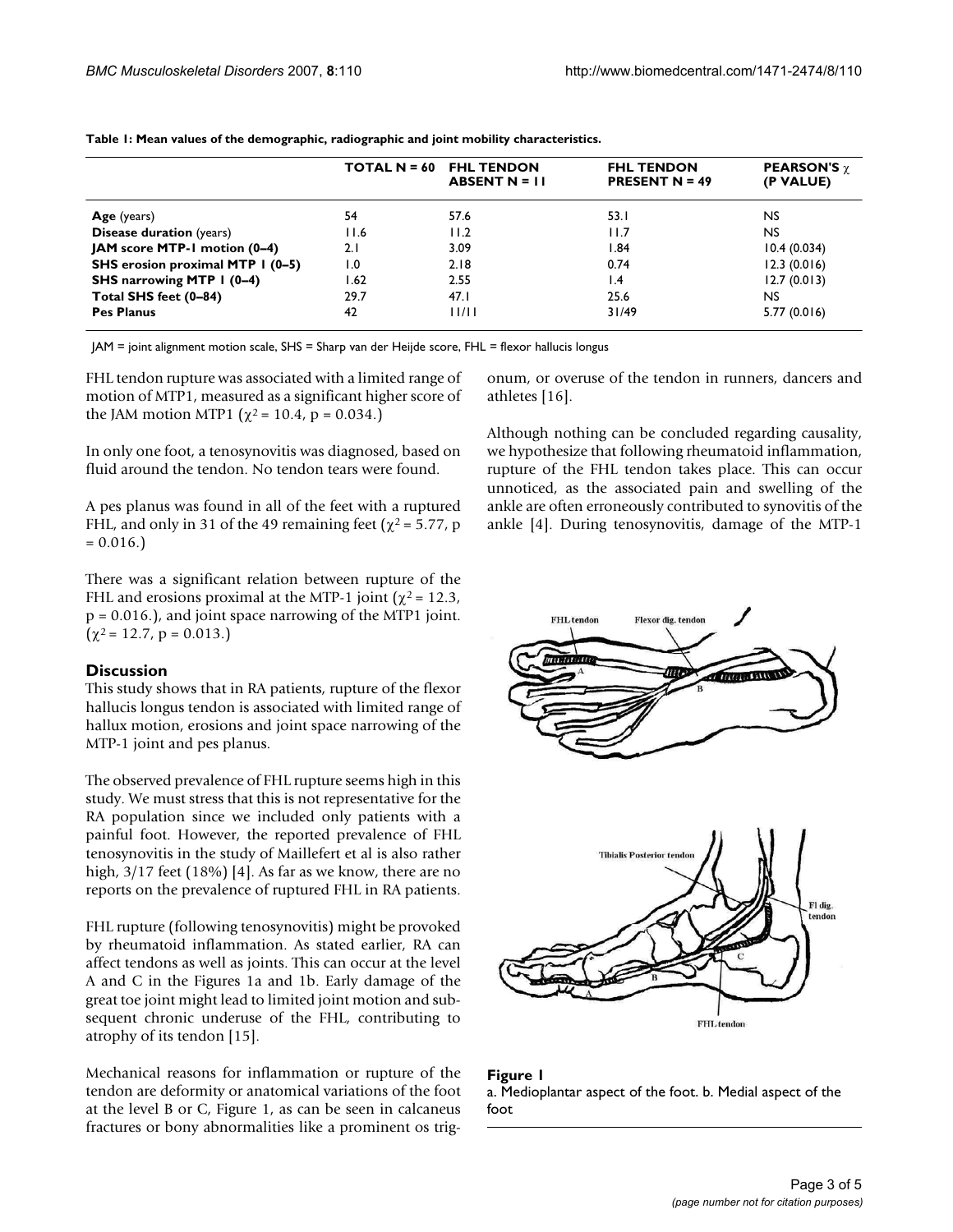

#### Left medial ankle of a 57-year-old patien **Figure 2** t with RA, missing the FHL tendon(arrowhead) Left medial ankle of a 57-year-old patient with RA, missing the FHL tendon(arrowhead).

may arise, according to the mechanism described by Michelson et al [9].

The association with a pes planus can be explained by the loss of the FHL in its supporting role of distributing the forces (together with the fascia plantaris) under the foot and maintenance of the longitudinal arch, as described by Hamel et al [7].

We hypothesize that early recognition and timely adequate treatment of tenosynovitis of the FHL (for example by local ultrasound guided steroid injections) might become important to prevent damage.

A larger prospective follow-up study however, demonstrating the causal relationship between tenosynovitis or rupture of the FHL and deformities in the rheumatoid foot is warranted to draw definite conclusions.

# **Conclusion**

Rupture of the flexor hallucis longus tendon in RApatients is associated with limited range of hallux motion, more erosions and joint space narrowing of the MTP-1 joint, as well as with pes planus.

#### **Competing interests**

The author(s) declare that they have no competing interests.

# **Authors' contributions**

HB conceived of the study, carried out the study and drafted the manuscript.

WD and ML conceived of the study, analysed and interpreted the data and drafted the manuscript.

AN, JB and RD analysed and interpreted the data.

All authors read and approved the final manuscript.

#### **References**

- 1. McQueen F, Beckley V, Crabbe J, Robinson E, Yeoman S, Stewart N: **Magnetic Resonance Imaging Evidence of Tendinopathy in early Rheumatoid Arthritis predicts Tendon Rupture at six Years.** *Arthritis and Rheumatism* 2005, **52:**744-751.
- 2. Bouysset M, Tavernier T, Tebib J, Noel E, Tillmann K, Bonnin M, Eulry F, Bouvier M: **[CT and MRI Evaluations of tenosynovitis of the](http://www.ncbi.nlm.nih.gov/entrez/query.fcgi?cmd=Retrieve&db=PubMed&dopt=Abstract&list_uids=7641506) [rheumatoid hind foot.](http://www.ncbi.nlm.nih.gov/entrez/query.fcgi?cmd=Retrieve&db=PubMed&dopt=Abstract&list_uids=7641506)** *Clinical Rheumatology* 1995, **14:**303-307.
- 3. Jernberg ET, Simkin P, Kravette M, Lowe P, Gardner G: **[The poste](http://www.ncbi.nlm.nih.gov/entrez/query.fcgi?cmd=Retrieve&db=PubMed&dopt=Abstract&list_uids=9972960)[rior tibial tendon and the tarsal sinus in rheumatoid flat foot:](http://www.ncbi.nlm.nih.gov/entrez/query.fcgi?cmd=Retrieve&db=PubMed&dopt=Abstract&list_uids=9972960) [magnetic resonance imaging of 40 feet.](http://www.ncbi.nlm.nih.gov/entrez/query.fcgi?cmd=Retrieve&db=PubMed&dopt=Abstract&list_uids=9972960)** *J Rheumatol* 1999, **26(2):**289-293.
- 4. Maillefert JF, Dardel P, Cherasse A, Mistrih R, Krause D, Tavernier C: **[Magnetic resonance imaging in the assessment of synovial](http://www.ncbi.nlm.nih.gov/entrez/query.fcgi?cmd=Retrieve&db=PubMed&dopt=Abstract&list_uids=12810213) inflammation of the hind foot in patients with rheumatoid [arthritis and other polyarthritis.](http://www.ncbi.nlm.nih.gov/entrez/query.fcgi?cmd=Retrieve&db=PubMed&dopt=Abstract&list_uids=12810213)** *European Journal of Radiology* 2003, **47:**1-5.